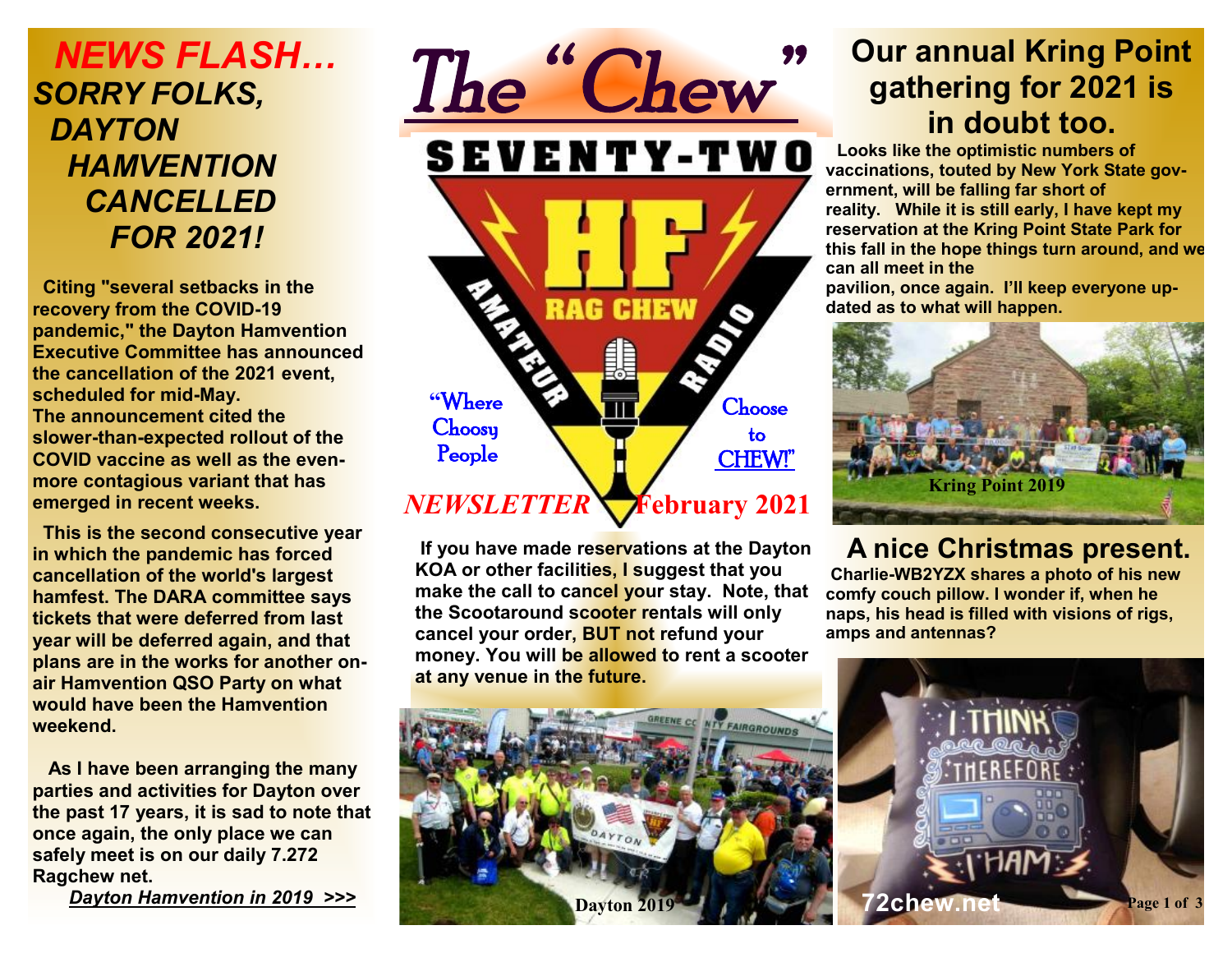### *Remember when ?*

 **It seems that it wasn't that long ago many of the original members of the "Chew" met each evening for the "Supper Club." Founded by John, K2YN,** 



**each station that checked in told everyone about their dinner-stories of steaks, roasts, chops, burgers or fries. While conversation wasn't only limited to food, I'd guess many signed off at the end of the net and did a raid on their refrigerators. The net lasted barely three years until foreign broadcast stations moved in with a vengeance, and made operations impossible. It was nice while it lasted though. From time to time, we still hear John as a fill-in net control station, still chewing on the Chew.** 

### **~~~~~~~~~~~~~~~~~~~~~~~ KG4WEL Fire Update**



 **Scott reports that the insurance company paid for a new house in full, plus 20% to cover inflation. He is** 

**working with a Realtor to buy another home, in town, with almost 9 acres of land. Scott and Lisa, his XYL, are hoping that the closing will take place in a couple of weeks so they can restart their lives once again.** 

 **Scott says, "** *I am so grateful for what all you guys did and how everyone has helped us. It has made a huge difference in keeping the cash flow forward during the transition. We still have all personal property to declare, get reimbursed for etc... I could be a poster boy for the importance of insurance and a good insurance company. Man, so far we have been treated absolutely stellar by State Farm."*



 **Scott has not been off air for too long during this period. He hooked up with Ray-N4GYN to operate a remote station via the internet. Above is a screen shot of the remote radio dashboard. So, depending on what he is doing, you may catch Scott on the 7.272 Ragchew or the 160m 1721 roundtable net.** 

★<mark>★★★★★★★★★★★★★★★</mark>★★★★<mark>★</mark>★★★

### *A note from your editor …*

 **Our monthly newsletter "THE CHEW", contains information about the activities and participants in the 7.272 Ragchew Net. We rely on contributions of stories and pictures from the members to keep all of us up to date, impart information we can all use and, of course, to raise a smile and a chuckle or two. If you find a new "Taz" photo that can be used for future certificates and QSLs, that too is greatly appreciated. Without you, there is no Chew! Please, e-mail your stories, tech info and photos to Loby at [wa2axz@arrl.net](mailto:wa2axz@arrl.net)** 

*Many Thanks!* 

#### **~~~~~~~~~~~~~~~~~~~~** Volunteers Wanted!



 **If you would like to be one of our Net Control Stations on a regular schedule or as an occasional fill-in, please contact our net scheduler, Ken-W3XAF**



*Need QSLs or Eyeball Cards ???* 



 **KB3IFH QSL Cards [www.kb3ifh.homestead.com](http://www.kb3ifh.homestead.com) ~~~~~~~~~~~~~~~~~~~~~~** 

**72chew.net**